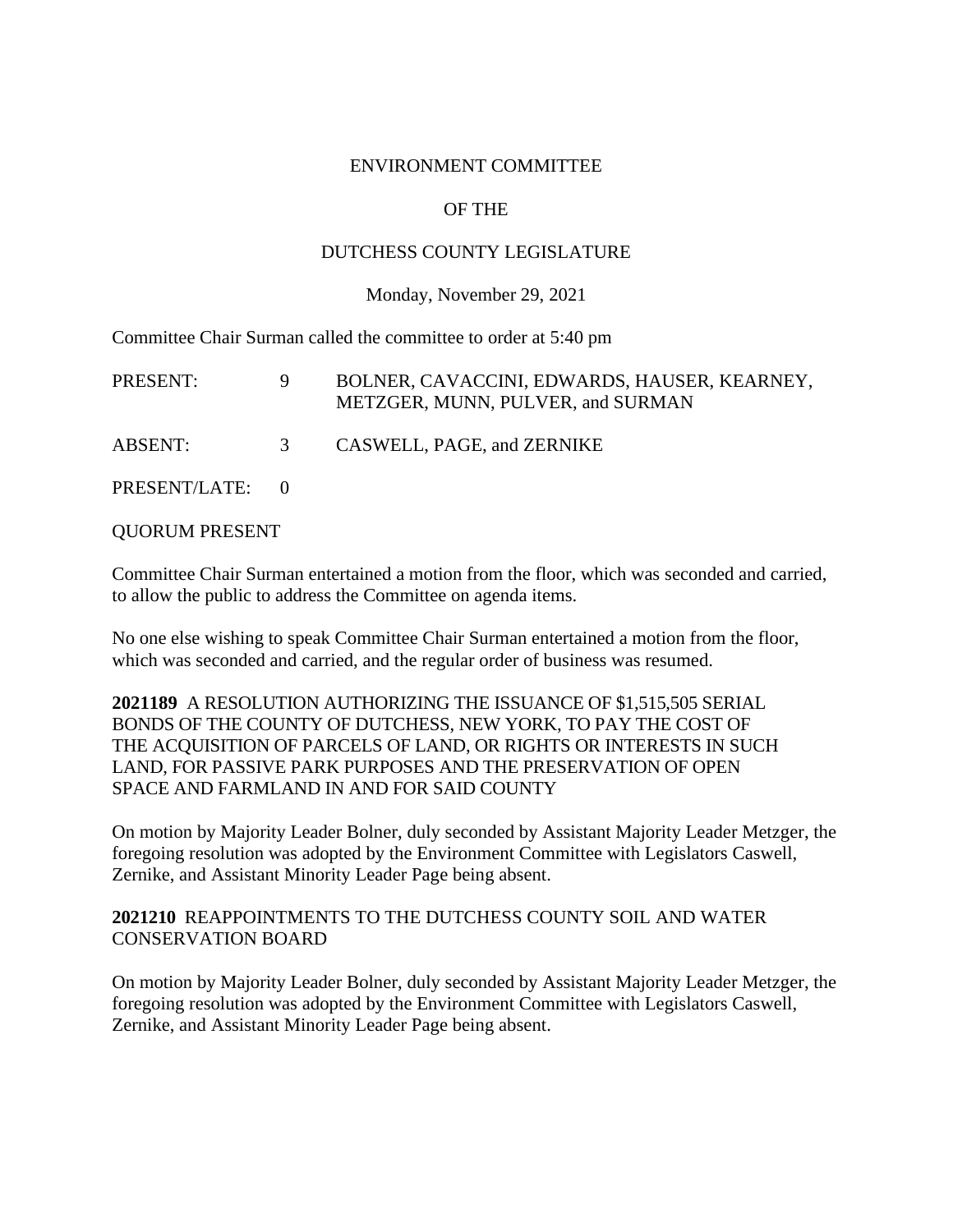## **2021211** CONSENTING TO THE ISSUANCE BY THE DUTCHESS COUNTY WATER AND WASTEWATER AUTHORITY OF ITS SERVICE AGREEMENT REVENUE NOTES AND BONDS

On motion by Majority Leader Bolner, duly seconded by Assistant Majority Leader Metzger, the foregoing resolution was adopted by the Environment Committee with Legislators Caswell, Zernike, and Assistant Minority Leader Page being absent.

**2021212** AUTHORIZING ALLOCATION OF AMERICAN RESCUE PLAN ("ARP") FUNDS AS THEY PERTAIN TO THE DEPARTMENT OF PLANNING AND DEVELOPMENT AND AMENDING THE 2021 ADOPTED COUNTY BUDGET

Majority Leader Bolner, duly seconded by Assistant Majority Leader Metzger, moved the foregoing resolution. Discussion proceeded as follows:

Minority Leader Edwards requested how many agencies were served by the ARP funds in this resolution. Commissioner Wrafter's response attached.

The foregoing resolution was adopted by the Environment Committee with Legislators Caswell, Zernike, and Assistant Minority Leader Page being absent.

**2021213** DECLARING DUTCHESS COUNTY AS LEAD AGENCY AND ADOPTING NEGATIVE DECLARATION FOR THE RUNWAY SAFETY AREA IMPROVEMENT PROJECT AT THE HUDSON VALLEY REGIONAL AIRPORT

On motion by Majority Leader Bolner, duly seconded by Assistant Majority Leader Metzger, the foregoing resolution was adopted by the Environment Committee with Legislators Caswell, Zernike, and Assistant Minority Leader Page being absent.

## **2021214** ADOPTION OF NEGATIVE DECLARATION FOR THE QUIET COVE RIVERFRONT PARK PHASE 4 IMPROVEMENT PROJECT

On motion by Majority Leader Bolner, duly seconded by Assistant Majority Leader Metzger, the foregoing resolution was adopted by the Environment Committee with Legislators Caswell, Zernike, and Assistant Minority Leader Page being absent.

## **2021215** ADOPTION OF NEGATIVE DECLARATION FOR THE DUTCHESS URBAN TRAIL PROJECT LOCATED IN THE TOWN AND CITY OF POUGHKEEPSIE

On motion by Majority Leader Bolner, duly seconded by Assistant Majority Leader Metzger, the foregoing resolution was adopted by the Environment Committee with Legislators Caswell, Zernike, and Assistant Minority Leader Page being absent.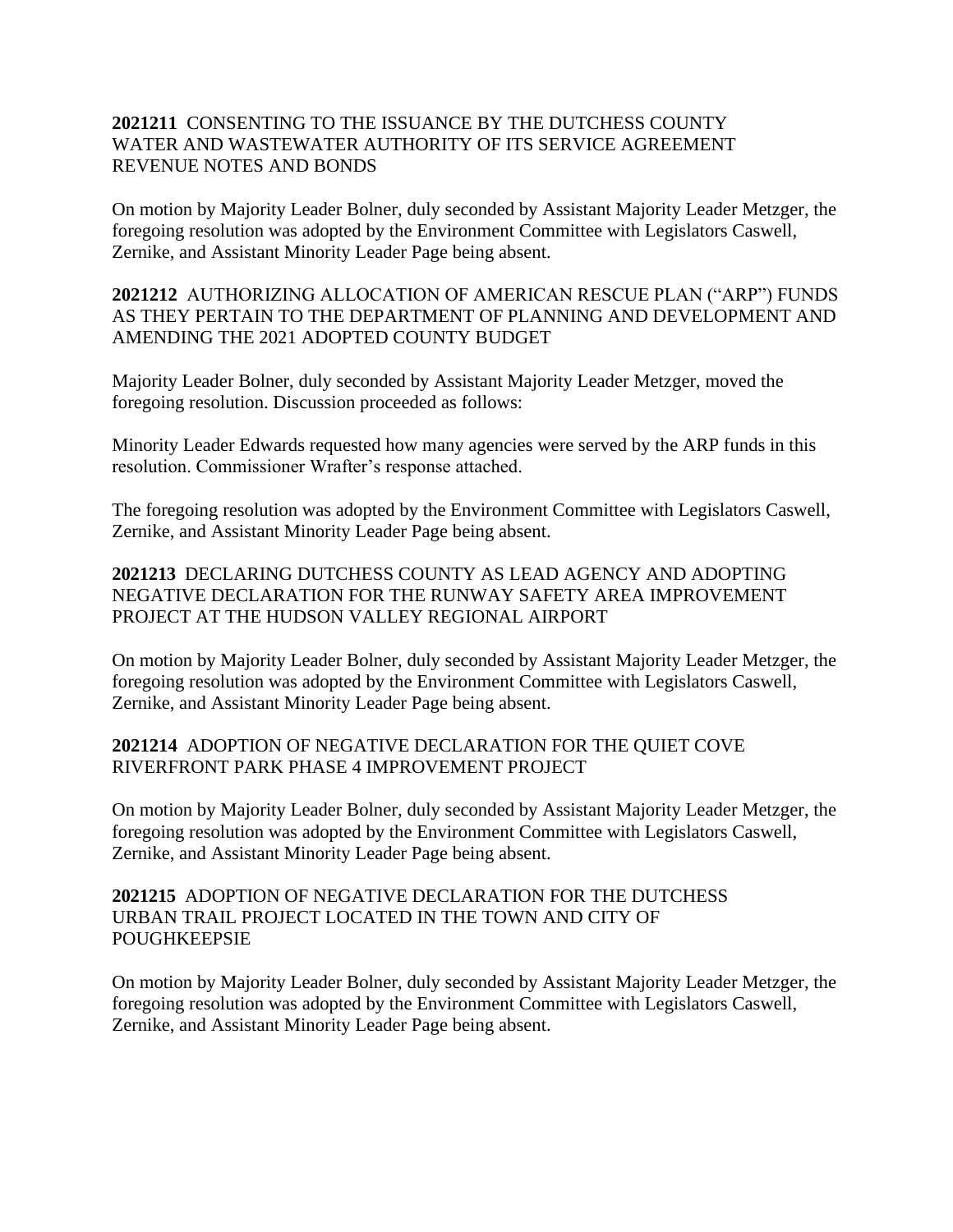# **2021216** AUTHORIZING EXECUTION OF GRANT AGREEMENT TO PARTIALLY FUND THE PURCHASE OF A CONSERVATION EASEMENT ON PROPERTY KNOWN AS THE SEVEN WELLS PROPERTY IN THE TOWN OF DOVER, DUTCHESS COUNTY, NEW YORK, AND REALLOCATING FUNDS THEREFORE

On motion by Majority Leader Bolner, duly seconded by Assistant Majority Leader Metzger, the foregoing resolution was adopted by the Environment Committee with Legislators Caswell, Zernike, and Assistant Minority Leader Page being absent.

There being no further business, the meeting was adjourned.